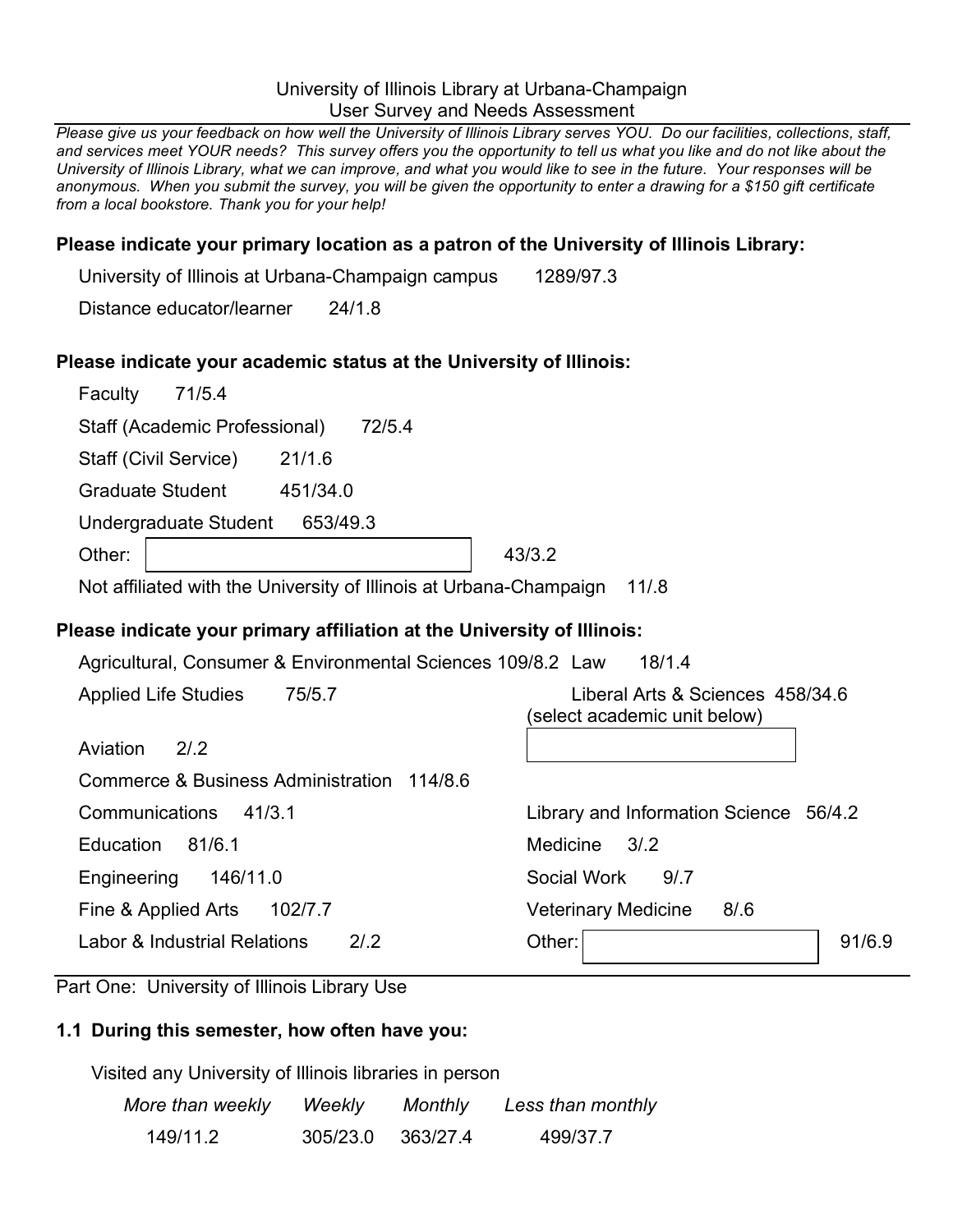Used **campus computer** to find Library resources

| More than weekly                             | <b>Weekly</b> | <b>Monthly</b> | Less than monthly |  |  |  |  |  |
|----------------------------------------------|---------------|----------------|-------------------|--|--|--|--|--|
| 236/17.8                                     | 374/28.2      | 342/25.8       | 362/27.3          |  |  |  |  |  |
| Used home computer to find Library resources |               |                |                   |  |  |  |  |  |
| More than weekly                             | <b>Weekly</b> | Monthly        | Less than monthly |  |  |  |  |  |
| 608/45.9                                     | 270/20.4      | 241.18.2       | 178.13.4          |  |  |  |  |  |
| Used web or email to contact Library staff   |               |                |                   |  |  |  |  |  |
| More than weekly                             | Weekly        | Monthly        | Less than monthly |  |  |  |  |  |
| 1113/84.0                                    | 100/7.5       | 38/2.9         | 51/3.8            |  |  |  |  |  |
| Used telephone to contact Library staff      |               |                |                   |  |  |  |  |  |
| More than weekly                             | Weekly        | Monthly        | Less than monthly |  |  |  |  |  |
| 1064/80.3                                    | 188/14.2      | 36/2.7         | 19/1.4            |  |  |  |  |  |

#### **1.2 During this semester, which of the libraries at the University of Illinois have you visited, accessed by computer, or telephoned? [Check all that apply]**

Africana 24/1.8 Afro-Americana 38/2.9 Agriculture (ACES) 211/15.9 Applied Life Studies 184/13.9 Architecture & Art 115/8.7 Asian 56/4.2 Beckman 89/6.7 Biology 266/20.1 Bookstacks/Central Circulation 524/39.5 Center for Children's Books 36/2.7 Chemistry 157/11.8 City Planning & Landscape Arch. 69/5.2 Classics 74/5.6 Commerce 311/23.5 Communications 142/10.7 Documents 107/8.1 Education and Social Science 518/39.1 English 169/12.8 Extramural 4/.3 Geological Survey 22/1.7 Geology 69/5.2

Grainger Engineering Library 409/30.9 Health Sciences 87/6.6 History & Philosophy 156/11.8 Illini Union Browsing Room 87/6.6 Information Desk (Main Library) 513/38.7 Labor & Industrial Relations 31/2.3 Latin American 19/1.4 Law 153/11.5 Library & Information Science 108/8.2 Map & Geography 109/8.2 Mathematics 100/7.5 Modern Languages & Linguistics 124/9.4 Music 155/11.7 Natural History Survey 63/4.8 Newspaper 159/12.0 Physics & Astronomy 85/6.4 Psychology 88/6.6 Rare Book & Special Collections 89/6.7 Reference Room 199/15.0 Residence Hall Libraries 97/7.3 Slavic & East European 27/2.0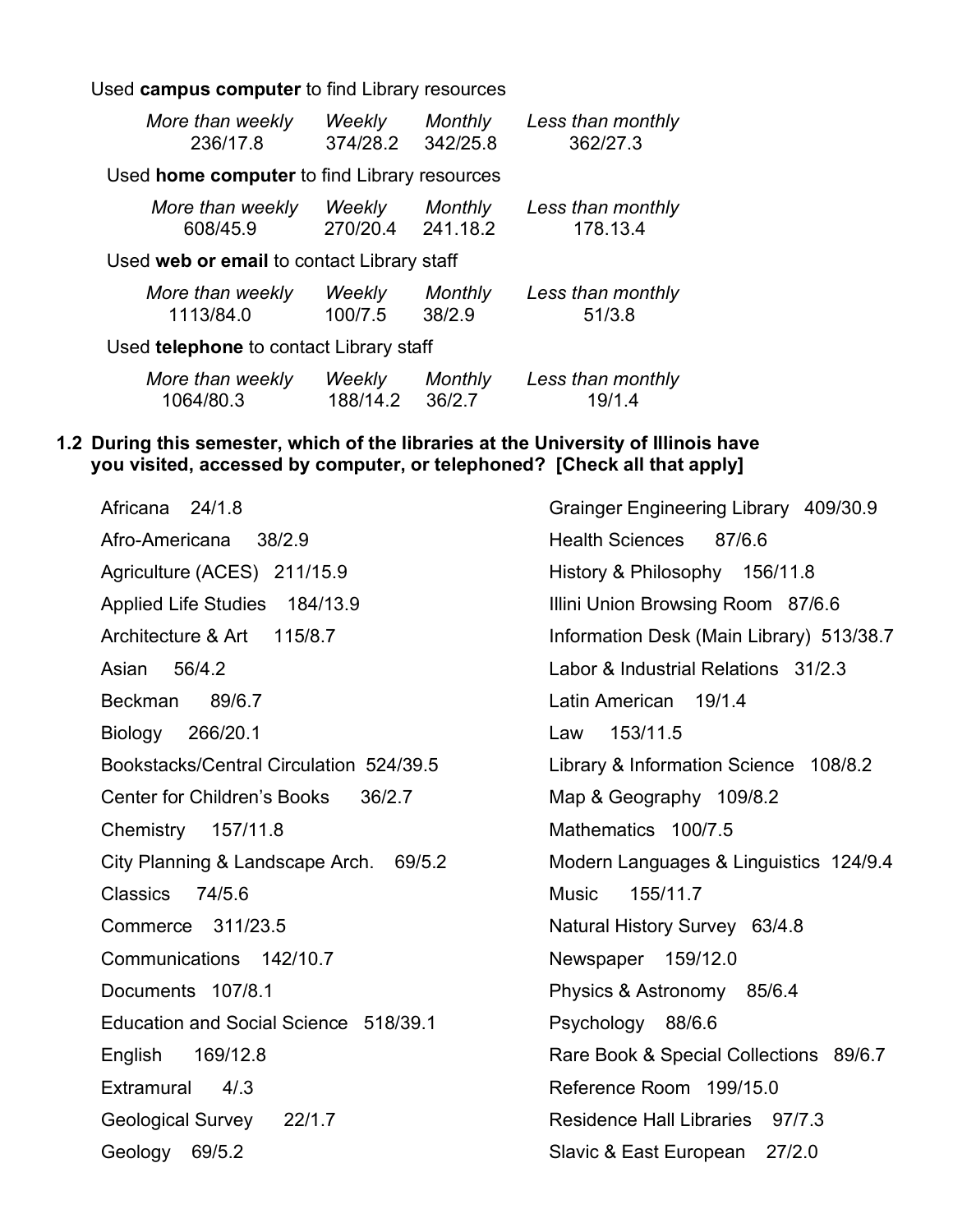| Sousa Collection 5/.4                | Waste Mgt. & Research Center 8/6            |  |  |  |  |  |
|--------------------------------------|---------------------------------------------|--|--|--|--|--|
| Undergraduate 806/60.8               | Water Survey 11/8                           |  |  |  |  |  |
| University Archives 45/3.4           | Women's Studies/WID<br>39/2.9               |  |  |  |  |  |
| University High School 28/2.1        | <b>Illinois Historical Survey</b><br>18/1.4 |  |  |  |  |  |
| <b>Veterinary Medicine</b><br>60/4.5 | Other:<br>34/2.6                            |  |  |  |  |  |

### **1.3 During this semester, which** *one* **University of Illinois library did you use** *most* **often? [Check one only]**

Africana 3/.2 Afro-Americana 1/.1 Agriculture (ACES) 39/2.9 Applied Life Studies 39/2.9 Architecture & Art 14/1.1 Asian 3/.2 Beckman 10/.8 Biology 62/4.7 Bookstacks/Central Circulation 116/8.8 Center for Children's Books 0 Chemistry 25/1.9 City Planning & Landscape Arch. 17/1.3 Classics 9/.7 Commerce 56/4.2 Communications 25/1.9 Documents 6/.5 Education and Social Science 158/11.9 English 21/1.6 Extramural 0 Geological Survey Geology 11/.8 Grainger Engineering Library 125/9.4 Health Sciences 14/1.1 History & Philosophy 9/.7 Illini Union Browsing Room 4/.3 Illinois Historical Survey 0

Information Desk (Main Library) 37/2.8 Labor & Industrial Relations 0 Latin American 0 Law 17/1.3 Library & Information Science 29/2.2 Map & Geography 2/.2 Mathematics 14/1.1 Modern Languages & Linguistics 16/1.2 Music 62/4.7 Natural History Survey 24/1.8 Newspaper 7/.5 Physics & Astronomy 25/1.9 Psychology 10/.8 Rare Book & Special Collections 2/.2 Reference Room 14/1.1 Residence Hall Libraries 6/.5 Slavic & East European 3/.2 Sousa Collection 0 Undergraduate 239/18.0 University Archives 2/.2 University High School 12/.9 Veterinary Medicine 11/.8 Waste Mgt. & Research Center 3/.2 Water Survey 0 Women's Studies/WID 0 Other: 1 9/.7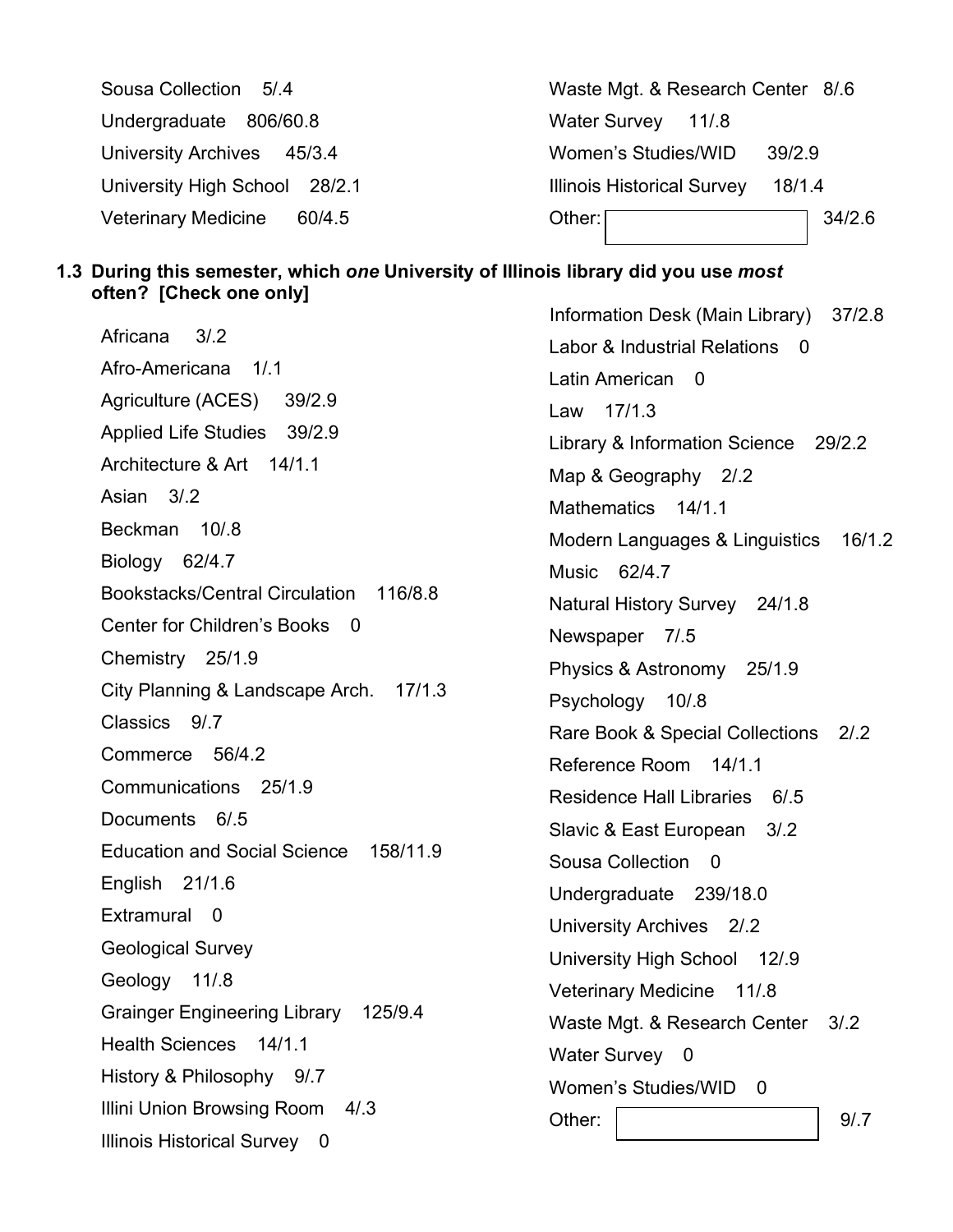Part Two: University of Illinois Library: Recent Changes

**The online catalog (ILLINET Online) is part of the University Library's suite of electronic resources. The online catalog allows you to find books, journals, and other materials in the UIUC libraries and other Illinois libraries.**

**2.1 The library launched a new online catalog system last August. How did you learn about it? (Check all that apply.)**

| Library web page 660/49.8                                            |         |
|----------------------------------------------------------------------|---------|
| Brochure picked up in a library 118/8.9                              |         |
| Brochure received through campus mail 76/5.7                         |         |
| Email 218/16.5                                                       |         |
| Print news media (Daily Illini, Inside Illinois, News-Gazette, etc.) | 117/8.8 |
| Broadcast news media (local radio, TV) 9/.7                          |         |
| Workshop<br>65/4.9                                                   |         |
| Presentation in class 96/7.2                                         |         |
| Online tutorial 44/3.3                                               |         |
| From a library staff member 285/21.5                                 |         |
| From a friend or colleague 154/11.6                                  |         |
| Discovered it on my own 395/29.8                                     |         |
| Other:                                                               | 70/5.3  |

**2.2 Which version of the online catalog (ILLINET Online) do you use most often:**

| Telnet interface 978/73.8 |                                                   |  |
|---------------------------|---------------------------------------------------|--|
|                           | Web interface (still under construction) 191/14.4 |  |
| Don't know 143/10.8       |                                                   |  |

### **2.3 Please indicate your satisfaction with the following aspects of the new online catalog:**

|                                                                                                                                          |           |                     | Dissatisfied-------------Satisfied No Op |  |
|------------------------------------------------------------------------------------------------------------------------------------------|-----------|---------------------|------------------------------------------|--|
| Accessing the online catalog<br>Ease of logging in with 14-digit ID number<br>234/17.7, 225/17.0, 203/15.3, 199/15.0, 221/16.7, 229.17.3 | 1 2 3 4 5 |                     |                                          |  |
| Ease of connecting from home, office, or dorm<br>57/4.3, 101/7.6, 173/13.1, 301/22.7, 397/30.0, 281/21.2                                 | 2 3 4     |                     | 5                                        |  |
| Ease of getting to the catalog from the Library<br>Gateway home page<br>58/4.4, 108/8.2, 226/17.1, 357/26.9, 446/33.7, 115/8.7           |           | $2 \quad 3 \quad 4$ | 5                                        |  |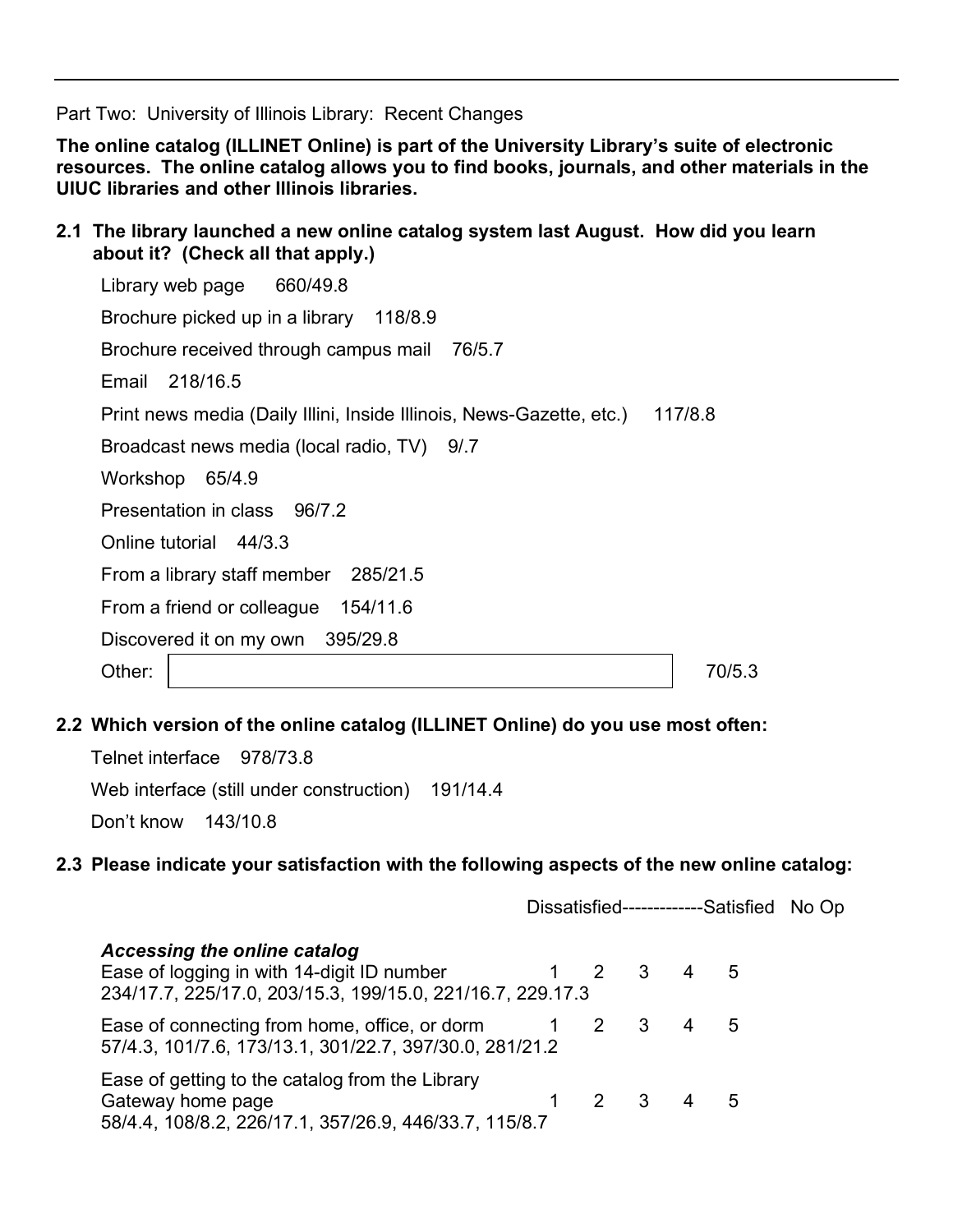|                                                                                   | Dissatisfied-------------Satisfied No Op  |                |   |   |   |       |
|-----------------------------------------------------------------------------------|-------------------------------------------|----------------|---|---|---|-------|
| <b>Searching the online catalog</b>                                               |                                           |                |   |   |   |       |
| Finding books                                                                     | 1                                         | $\overline{2}$ | 3 | 4 | 5 |       |
| 84/6.3, 143/10.8, 270/20.4, 427/32.2, 310/23.4, 76/5.7                            |                                           |                |   |   |   |       |
| Finding journals                                                                  | 1                                         | 2              | 3 | 4 | 5 |       |
| 158/11.9, 203/15.3, 291/22.0, 340/25.7, 216/16.3, 103/7.8                         |                                           |                |   |   |   |       |
| Using advanced search features                                                    |                                           |                |   |   |   |       |
| (Boolean logic, Limiting, etc.)                                                   | 1                                         | $\overline{2}$ | 3 | 4 | 5 |       |
| 117/8.8, 127/9.6, 201/15.2, 201/15.2, 95/7.2, 558/42.1                            |                                           |                |   |   |   |       |
|                                                                                   | Dissatisfied--------------Satisfied No Op |                |   |   |   |       |
| Requesting materials through online catalog                                       |                                           |                |   |   |   |       |
| Procedure for requesting materials owned by                                       |                                           |                |   |   |   |       |
| <b>UIUC</b> or other Illinois libraries                                           | 1                                         | 2              | 3 | 4 | 5 |       |
| 75/5.7, 83/6.3, 178/13.4, 294/22.2, 276/20.8, 398/30.0                            |                                           |                |   |   |   |       |
| Procedure for requesting office delivery of materials                             | $\overline{\phantom{1}}$                  | $\overline{2}$ | 3 | 4 | 5 |       |
| 83/6.3, 63/4.8, 132/10.0, 177/13.4, 183/13.8, 658/49.7                            |                                           |                |   |   |   |       |
|                                                                                   |                                           |                |   |   |   |       |
|                                                                                   | Dissatisfied--------------Satisfied       |                |   |   |   | No Op |
| Using results of online catalog services                                          |                                           |                | 3 |   |   |       |
| Sorting search results<br>90/6.8, 130/9.8, 269/20.3, 348/26.3, 231/17.4, 237/17.9 | 1                                         | 2              |   | 4 | 5 |       |
|                                                                                   |                                           |                |   |   |   |       |
| Printing search results                                                           | 1                                         | $\overline{2}$ | 3 | 4 | 5 |       |
| 143/10.8, 113/8.5, 187/14.1, 251/18.9, 225/17.0, 378/28.5                         |                                           |                |   |   |   |       |
| <b>Emailing search results</b>                                                    |                                           | $\overline{2}$ | 3 | 4 | 5 |       |
| 55/4.2, 59/4.5, 124/9.4, 297/22.4, 357/26.9, 409/30.9                             |                                           |                |   |   |   |       |
| Downloading search results                                                        | 1                                         | $\overline{2}$ | 3 | 4 | 5 |       |
| 56/4.2, 76/5.7, 173/13.1, 206/15.5, 164/12.4, 614/46.3                            |                                           |                |   |   |   |       |
|                                                                                   |                                           |                |   |   |   |       |
| Using other features of the online catalog                                        | Dissatisfied--------------Satisfied       |                |   |   |   | No Op |
| Viewing your own borrower account                                                 | 1                                         | $\overline{2}$ | 3 | 4 | 5 |       |
| 55/4.2, 69/5.2, 129/9.7, 210/15.8, 287/21.7, 550/41.5                             |                                           |                |   |   |   |       |
|                                                                                   |                                           |                |   |   |   |       |
| Renewing books                                                                    | 1                                         | $\overline{2}$ | 3 | 4 | 5 |       |
| 57/4.3, 58/4.4, 131/9.9, 219/16.5, 311/23.5, 523/39.5                             |                                           |                |   |   |   |       |
| Online help                                                                       | 1                                         | $\overline{2}$ | 3 | 4 | 5 |       |
| 88/6.6, 92/6.9, 188/14.2, 124/9.4, 97/7.3, 703/53.1                               |                                           |                |   |   |   |       |
| Online suggestions box                                                            | 1                                         | $\overline{2}$ | 3 | 4 | 5 |       |
| 52/3.9, 35/2.6, 134/10.1, 86/6.5, 70/5.3, 906/68.4                                |                                           |                |   |   |   |       |

# **2.4 Comments on the online catalog (ILLINET Online):**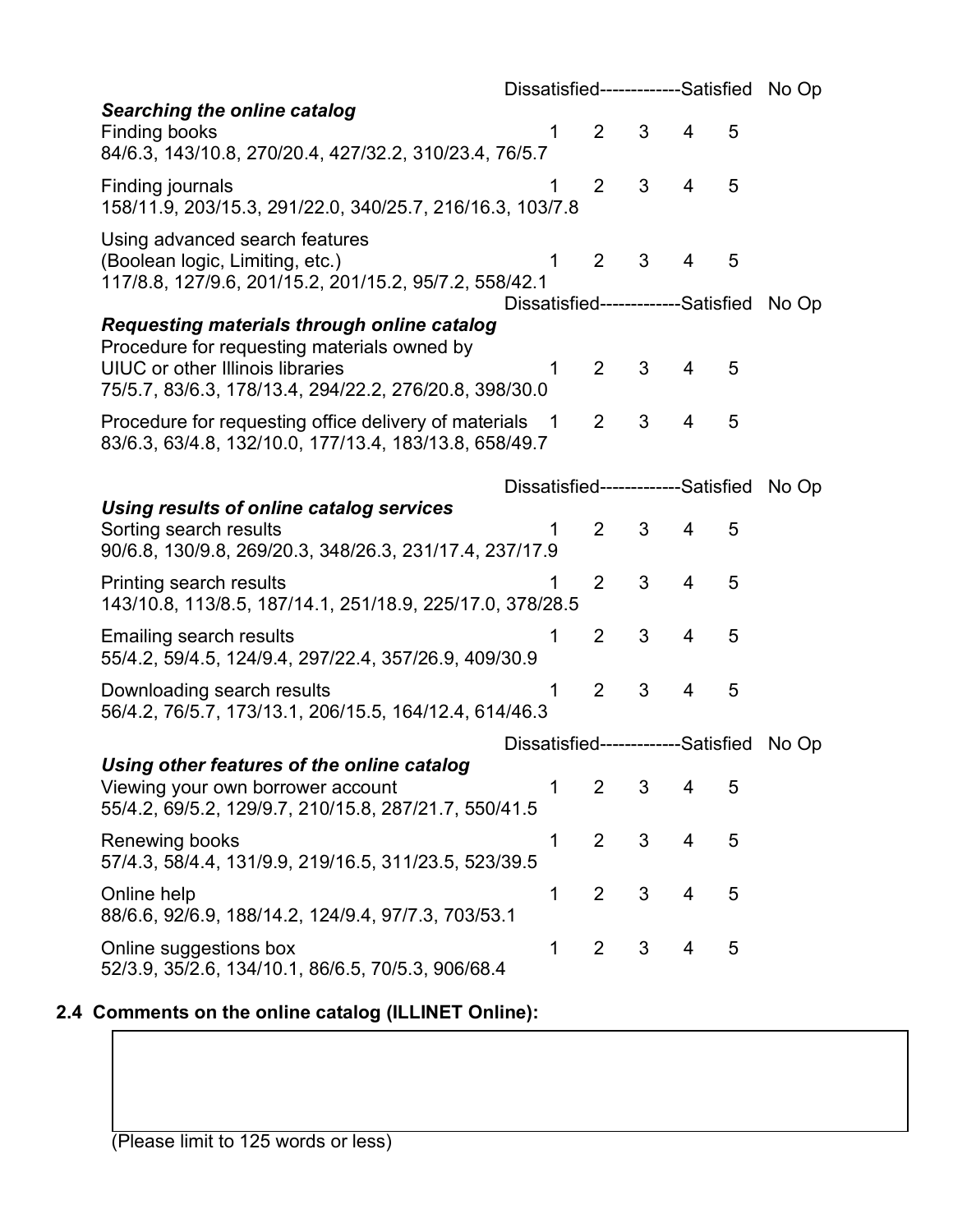**2.5 The University Library and University Graphic Services have cooperated this semester to provide laser printing services in the library on an experimental basis, at the cost of 10 cents per page. How satisfied are you with:**

|                                                                             |  |                 | Dissatisfied-------------Satisfied Have not tried |
|-----------------------------------------------------------------------------|--|-----------------|---------------------------------------------------|
| Quality of printouts<br>15/1.1, 12/.9, 61/4.6, 153/11.5, 261/19.7, 793/59.8 |  | $2 \t3 \t4 \t5$ |                                                   |
| Ease of printing<br>41/3.1, 49/3.7, 96/7.2, 144/10.9, 180/13.6, 780/58.9    |  | 1 2 3 4 5       |                                                   |
| Cost<br>190/14.3, 128/9.7, 119/9.0, 66/5.0, 78/5.9, 708/53.4                |  | 1 2 3 4 5       |                                                   |

### **2.6 Comments on laser printing:**

(Please limit to 125 words or less.)

Part Three: University of Illinois Library Collections and Services

**3.1 The University of Illinois Library provides many forms of information and tools for finding information. For each of the following items, please indicate both the IMPORTANCE of the material to your work and your SATISFACTION with the material provided by the library.**

|                             |              | Importance<br>low-----------high |                         |                | Satisfaction<br>$low$ -------------high |            |  |                         |   | Cannot<br>Evaluate/NA |  |
|-----------------------------|--------------|----------------------------------|-------------------------|----------------|-----------------------------------------|------------|--|-------------------------|---|-----------------------|--|
| <b>Books</b>                |              | $1\quad 2$                       | $\overline{\mathbf{3}}$ | $\overline{4}$ | - 5                                     | $1\quad 2$ |  | 3 <sup>3</sup>          | 4 | 5                     |  |
| Magazines and journals      | 1.           | $2 \quad 3$                      |                         | $\overline{4}$ | 5                                       | $1\quad 2$ |  | $\mathbf{3}$            | 4 | 5                     |  |
| <b>Newspapers</b>           | $\mathbf{1}$ | 2                                | $\overline{\mathbf{3}}$ | $\overline{4}$ | - 5                                     | $1\quad 2$ |  | $\mathbf{3}$            | 4 | 5                     |  |
| <b>Government Documents</b> | 1.           | $\overline{2}$                   | $\overline{\mathbf{3}}$ | $\overline{4}$ | 5                                       | $1\quad 2$ |  | $\overline{\mathbf{3}}$ | 4 | 5                     |  |
| <b>Videos</b>               | $1 \quad$    | $2 \quad 3$                      |                         | $\overline{4}$ | 5                                       | $1\quad 2$ |  | $\mathbf{3}$            | 4 | 5                     |  |
| <b>CD-ROMS</b>              | $\mathbf 1$  | 2                                | -3                      | $\overline{4}$ | 5                                       | $1\quad 2$ |  | $\mathbf{3}$            | 4 | 5                     |  |
| Card catalog                | 1            | $\mathcal{P}$                    | 3                       | 4              | 5                                       | $1\quad 2$ |  | $\mathbf{3}$            | 4 | 5                     |  |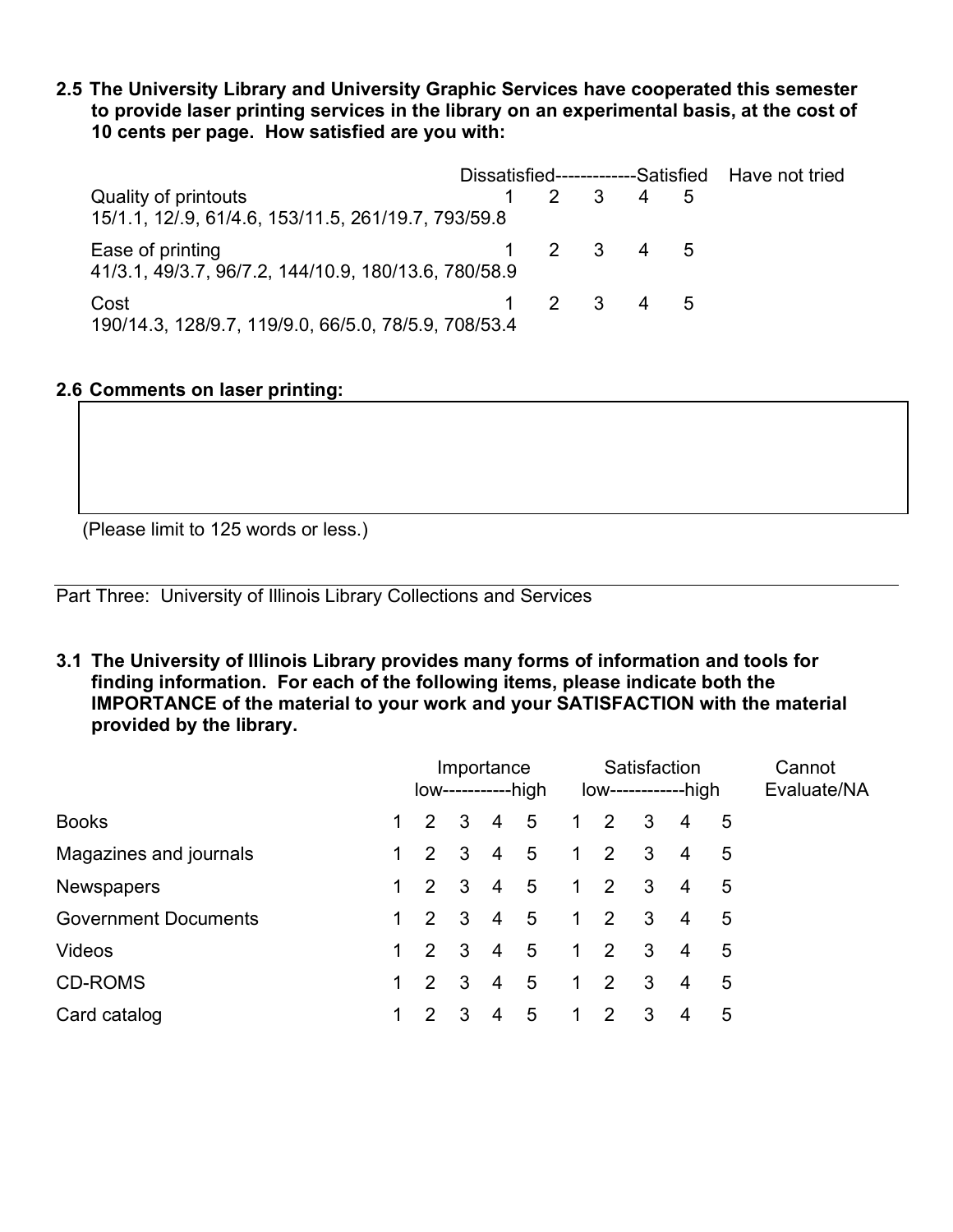|                               | Importance<br>low-----------high |                         |                | Satisfaction<br>$low$ --------------high |            |                     |                         |                | Cannot<br>Evaluate/NA |  |
|-------------------------------|----------------------------------|-------------------------|----------------|------------------------------------------|------------|---------------------|-------------------------|----------------|-----------------------|--|
| ILLINET online catalog        | $\mathcal{P}$                    | $\overline{\mathbf{3}}$ | -4             | 5                                        | $1\quad 2$ |                     | $\overline{\mathbf{3}}$ | 4              | 5                     |  |
| Electronic full-text articles | $1\quad 2\quad 3$                |                         | $\overline{4}$ | $-5$                                     |            | $1 \quad 2 \quad 3$ |                         | $\overline{4}$ | 5                     |  |
| Course reserves               | 2 3                              |                         | $\overline{4}$ | 5 <sup>5</sup>                           | $1\quad 2$ |                     | $\overline{\mathbf{3}}$ | $\overline{4}$ | 5                     |  |
| Electronic course reserves    | $1\quad 2\quad 3$                |                         | $\overline{4}$ | 5 <sup>5</sup>                           |            | $1 \quad 2 \quad 3$ |                         | $\overline{4}$ | 5                     |  |
| <b>Print indexes</b>          | 2 3                              |                         | $\overline{4}$ | $-5$                                     |            | $1 \quad 2 \quad 3$ |                         | $\overline{4}$ | 5                     |  |
| Electronic indexes            | $2 \quad 3$                      |                         | $\overline{4}$ | 5                                        | $1\quad 2$ |                     | $\mathbf{3}$            | 4              | 5                     |  |
| Internet access               |                                  | 3                       | 4              | 5                                        | 1          | 2                   | 3                       |                | 5                     |  |

**3.2 The people of the University of Illinois Library want to provide you with the best possible assistance. For each of the following items, please indicate both the IMPORTANCE of the assistance to you and your SATISFACTION with the assistance provided by library personnel.**

|                                 |  |  |                         |    | Importance<br>$low$ -------------high | Satisfaction<br>$low$ ----------------high |            |                   |                |     | Cannot<br>Evaluate/NA |
|---------------------------------|--|--|-------------------------|----|---------------------------------------|--------------------------------------------|------------|-------------------|----------------|-----|-----------------------|
| Treat patrons courteously       |  |  |                         |    | 1 2 3 4 5                             |                                            |            | $1\quad 2\quad 3$ | $\overline{4}$ | - 5 |                       |
| Provide prompt service          |  |  |                         |    | 1 2 3 4 5 1 2 3                       |                                            |            |                   | 4 5            |     |                       |
| Know about print resources      |  |  |                         |    | 1 2 3 4 5 1 2 3                       |                                            |            |                   | 4 5            |     |                       |
| Know about electronic resources |  |  |                         |    | 1 2 3 4 5 1 2 3                       |                                            |            |                   | 4 5            |     |                       |
| Solve computer problems         |  |  | $\overline{\mathbf{3}}$ | -4 | - 5                                   |                                            | $1\quad 2$ |                   |                | 5   |                       |

**3.3 The University of Illinois Library provides many types of services. For each of the following items, please indicate both the IMPORTANCE of the service to you and your SATISFACTION with the service provided by the library.**

|                                                  | Importance<br>$low$ --------------high |                | Satisfaction<br>$low$ ---------------high |                |   |                |                | Cannot<br>Evaluate/NA |   |   |  |
|--------------------------------------------------|----------------------------------------|----------------|-------------------------------------------|----------------|---|----------------|----------------|-----------------------|---|---|--|
| Library open at convenient hours                 |                                        | 2              | 3                                         | 4              | 5 | $\overline{1}$ | 2              | 3                     | 4 | 5 |  |
| Reference staff available at<br>convenient hours |                                        | $\mathbf{2}$   | 3                                         | 4              | 5 | 1              | $\overline{2}$ | 3                     | 4 | 5 |  |
| Library materials shelved accurately             |                                        | $\overline{2}$ | 3                                         | 4              | 5 | 1              | 2              | 3                     | 4 | 5 |  |
| Campus delivery of library materials             |                                        | $\mathcal{P}$  | 3                                         | 4              | 5 | 1.             | 2              | 3                     | 4 | 5 |  |
| Interlibrary loan services                       |                                        | 2              | 3                                         | 4              | 5 | 1              | 2              | 3                     | 4 | 5 |  |
| Library web pages                                |                                        | 2              | 3                                         | 4              | 5 | 1.             | 2              | 3                     | 4 | 5 |  |
| Email reference assistance                       |                                        | $\mathcal{P}$  | 3                                         | $\overline{4}$ | 5 | $\mathbf 1$    | 2              | 3                     | 4 | 5 |  |
| Length of loan periods                           |                                        | $\overline{2}$ | 3                                         | 4              | 5 | 1              | 2              | 3                     | 4 | 5 |  |
| Fairness of library fines                        |                                        | 2              | 3                                         | 4              | 5 | 1              | 2              | 3                     | 4 | 5 |  |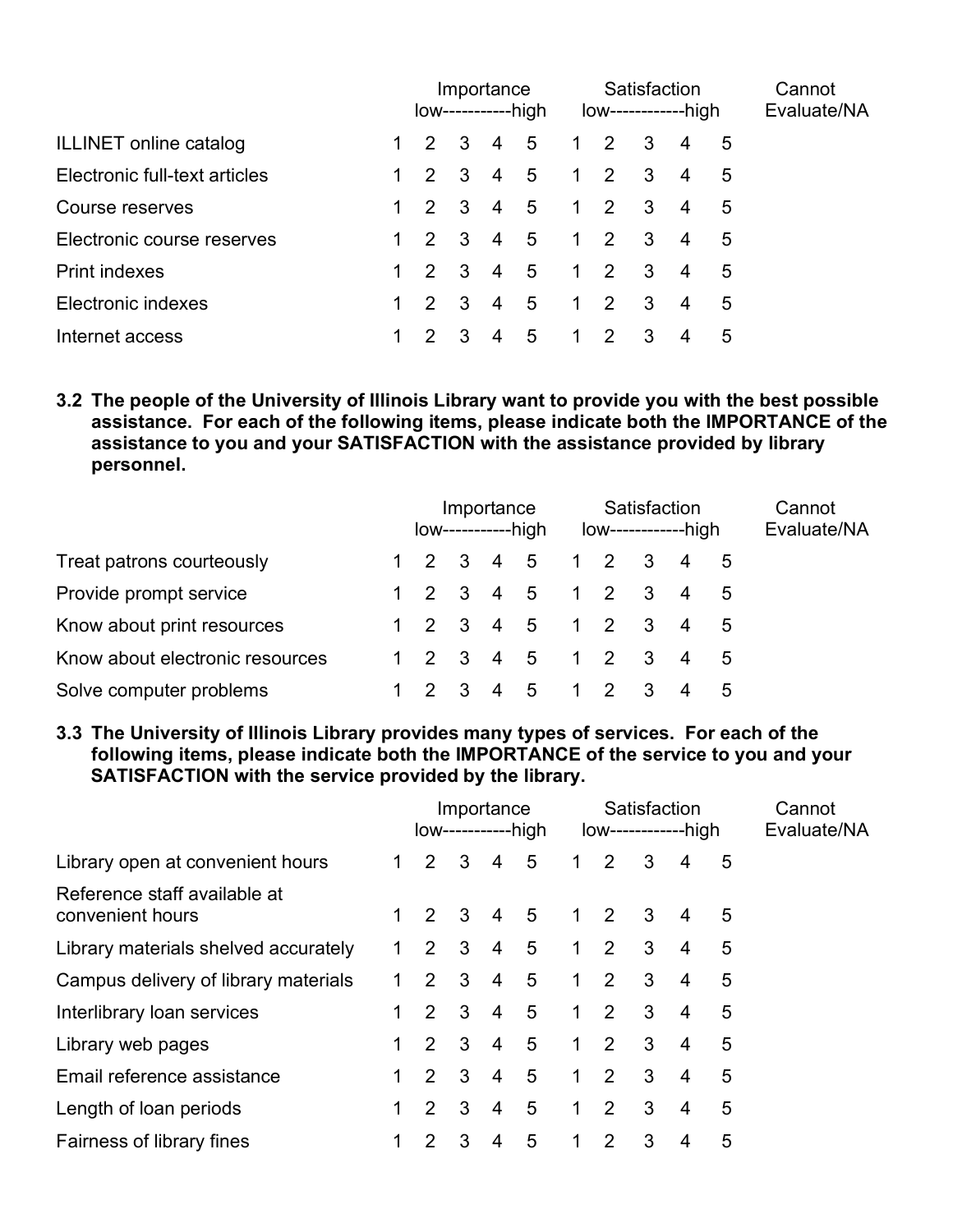| Personal safety in library                                       |  |  | 1 2 3 4 5 1 2 3 4 5 |  |  |  |
|------------------------------------------------------------------|--|--|---------------------|--|--|--|
| Departmental libraries convenient<br>to offices and classrooms   |  |  | 1 2 3 4 5 1 2 3 4 5 |  |  |  |
| Subject-expert librarians available<br>in departmental libraries |  |  | 1 2 3 4 5 1 2 3 4 5 |  |  |  |
| Subject-focused collections<br>in departmental libraries         |  |  | 1 2 3 4 5 1 2 3 4 5 |  |  |  |

**3.4 The University of Illinois Library provides many types of facilities and equipment. For each of the following items, please indicate both the IMPORTANCE of the facilities/ equipment to you and your SATISFACTION with the facilities/equipment provided by the library.**

|                           | Importance<br>low------------high |                                 |             |   |     | Satisfaction<br>low------------high |                 |   |                       |             | Cannot<br>Evaluate/NA |
|---------------------------|-----------------------------------|---------------------------------|-------------|---|-----|-------------------------------------|-----------------|---|-----------------------|-------------|-----------------------|
| Individual study areas    |                                   | 2 3 4 5                         |             |   |     |                                     | $1\quad2\quad3$ |   |                       | - 5         |                       |
| Group study/seminar rooms |                                   | $1\quad 2\quad 3\quad 4\quad 5$ |             |   |     |                                     | $123$           |   | $\overline{4}$<br>- 5 |             |                       |
| Copy machines             |                                   | $1\quad 2\quad 3\quad 4\quad 5$ |             |   |     |                                     | 123             |   |                       | $5^{\circ}$ |                       |
| Computer printers         |                                   | $1\quad 2\quad 3\quad 4\quad 5$ |             |   |     |                                     | 123             |   | $\overline{4}$        | 5           |                       |
| Microform viewers         |                                   | $1\quad 2$                      | $3 \quad 4$ |   | - 5 |                                     | $1\quad2\quad3$ |   | 4                     | 5           |                       |
| Audio/video equipment     |                                   |                                 | -3          | 4 | -5  | 1                                   | $\overline{2}$  | 3 | 4                     | 5           |                       |

Part Four: Overall Opinions about the University of Illinois Library.

### **4.1 What are your TOP priorities for the University Library during the next two years? (Choose up to five.)**

Deliver full-text documents to your computer 748/56.5 Maintain quality of print collections 593/44.8 Deliver bibliographic databases through the Web 436/32.9 Increase library hours 525/39.6 Add more computers to the library 444/33.5 Provide course reserve materials electronically 351/26.5 Preserve library materials from deterioration 394/29.7 Provide a safe environment for library users 281/21.2 Provide training in using library/Web resources 250/18.9 Reshelve items more quickly and accurately 411/31.0 Provide more librarian consultation time 133/10.0 Provide information/training on copyright and intellectual property issues 52/3.9